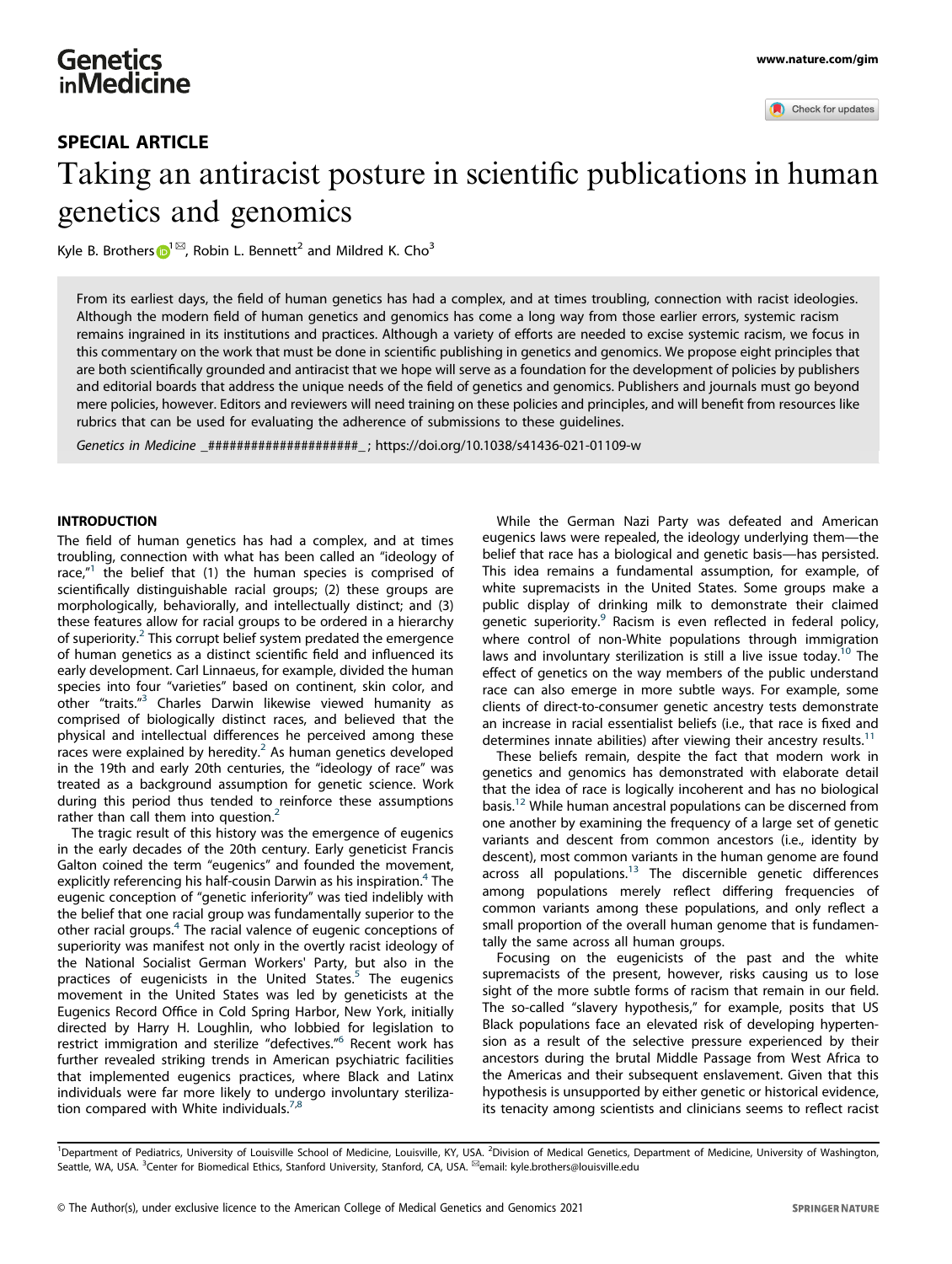assumptions rooted in genetic determinism and beliefs about the association of genetic "defects" within racial groups.<sup>[14](#page-3-0)</sup>

In this context, however, we have in mind not only the beliefs associated with racism, the "ideology of race," but also the subtle and often unconscious ways these belief systems can influence the way institutions are built and operate, and lead to "a system of advantage based on skin color." [15](#page-3-0) Numerous manifestations of this institutionalized form of racism, or systemic racism, can be found in the contemporary field of genetics and genomics. The most obvious, perhaps, is the ongoing disparity in the inclusion of non-European populations in genomics research.[16](#page-3-0) While efforts have been made to address this discrepancy, recent analysis demonstrates that significantly more work is needed.<sup>17</sup>

This trend is demonstrative of the insidious effect that racism has had in the field of genetics and genomics, in that the cause of this disparity is rarely attributed to racism. And to be sure, the overt form of racism practiced by white supremacists played no significant role in this disparity. Rather, it has resulted from at least two dynamics. On the one hand, this disparity has been driven in part by the so-called "Tuskegee effect," the unwillingness of Black individuals to participate in biomedical research as a result of historical transgressions against Black research participants. On the other hand, it has been driven by a methodological decision starting over a decade ago to stratify genome-wide association studies (GWAS) by continental ancestry, a decision that resulted in the large majority of early GWAS studies being conducted exclusively in populations of European ancestry.

Fundamentally, both of these phenomena reflect the effects of systemic racism. The unwillingness of Black, Latinx, and Asian individuals to participate in biomedical research is not an irrational response driven by paranoia, but rather an entirely rational and understandable response to the systemic racism that has been a part of biomedical research for over a century now.<sup>[18](#page-3-0)–[20](#page-3-0)</sup> In fact, the use of the euphemism "Tuskegee effect" itself reflects the broader societal norm of obscuring the unsavory truth of racism, in this case in the field of biomedical research. This term tends to shift the locus of blame to potential research participants and their unwillingness to participate, rather than to blame the researchers and research institutions that committed these racially driven actions. In fact, most of the researchers responsible for the persistent and widespread abuses that took place in the course of the past century were never associated with Tuskegee University. This is true even of the investigators who worked on the US Public Health Service Syphilis Study itself, which was conceived of, sponsored, and carried out in large part by individuals outside Tuskegee University. In truth, it was not this single event that has dissuaded Black individuals from participating in research; this phenomenon is both historical and contemporary, and involves striking events that have been recognized by the general public as well as more insidious offenses that have taken place repeatedly throughout the biomedical research enterprise. Examples of these abuses date back to at least the mid-18th century, including surgeries conducted without anesthesia on Black slaves and babies in the name of research, and the segregation of health care during the internment of Japanese immigrants in World War II.<sup>[21](#page-3-0),[22](#page-3-0)</sup> And more recently, abuses of Native Americans in the conduct of genetic research led to lawsuits against research institutions, banishment of researchers from reservations, and moratoriums on genetic research on tribal lands.<sup>[23](#page-3-0)</sup>

The methodological decision to stratify GWAS studies, although rooted in a real scientific challenge, also demonstrates the effects of systemic racism. It was recognized in the early years of this methodology that GWAS analyses needed to be stratified by continental ancestry. While stratification could have been achieved while including multiple ancestry groups in the same study (using either the stratified meta-analysis approach or the joint mixed-model approach), $^{24}$  $^{24}$  $^{24}$  a disproportionate number of studies addressed this issue by simply limiting analyses to

populations of European ancestry, frequently because this group was disproportionately represented in the existing databases close at hand. This strategy reflected both opportunism, since these populations were less deterred from research participation due to past transgressions against their community, as well as a subtly racist acceptance that starting with European populations was "good enough" on the logic that other populations could be added later.

This example, then, helps us see that systemic racism, a form of racism that is embedded as normal practice within institutions throughout society, is alive and well in biomedical research, including genetics research, even though the vast majority of scientists and other stakeholders in this work unconditionally reject more overt forms of racism. The uncomfortable truth is that systemic racism remains ingrained in the genetics and genomics research enterprise, where it influences scientific priorities, study design decisions, interpretation of research findings, and even admission and mentorship strategies in research and clinical training programs.

# THE DUTY FOR GENETICS AND GENOMICS JOURNALS TO TAKE ACTION

It is evident that the effort to disassemble the structures of systemic racism within the genetics and genomics research enterprise will need to include a broad range of stakeholders. Training programs will require concerted effort by administrators, faculty, and trainees. Research laboratories will need to have tough internal discussions about whether their operations and research practices are being influenced by racist assumptions, and they will need to engage in broader conversations with colleagues, including those being led by organizations like the American Society of Human Genetics (ASHG).<sup>[25](#page-3-0)</sup> And in nearly all of these contexts, efforts are likely to be most effective if "insiders" to the scientific community engage with "outsiders" representing communities that have been underrepresented in research participation and scientific professions.

In the context of this commentary, however, we are speaking out in our roles as editors of a journal that focuses on enhancing the knowledge, understanding, and practice of medical genetics and genomics. As a conduit for the dissemination of scientific findings in genetics and genomics, we recognize that we have both an opportunity and an obligation to join in the effort to excise systemic racism from biomedical research. As we have shown, the field of genetics and genomics has a unique opportunity in this respect, given our ability to interpret and explain the scientific evidence about the biological nonexistence of races, and our historical error as a field in reifying this concept.

As representatives of scientific journals in this field, we have an obligation to ensure that our platform is not used as a conduit for perpetuating scientifically unfounded or discredited ideas. We also have an obligation to lead the community on how best to communicate about scientific insights related to the role of systemic racism in health and the delivery of health care, and the interacting role of genetic ancestry and systemic racism in the development of disease and other traits. Finally, scientific journals have an opportunity to promote interdisciplinary dialogue about controversial ideas in a context where factual claims are subject to peer review.

We seek in this commentary to propose principles that are both scientifically grounded and antiracist, in that they are intended to help excise racist assumptions and practices from scientific publishing in genetics and genomics. We are preceded in this effort by outstanding work that has similarly aimed to address systemic racism in scientific publishing.<sup>[26](#page-3-0)-[29](#page-3-0)</sup> This previous work forms the foundation for the proposals we set forth in this piece. We are inspired in particular by a recent article in Health Affairs Blog, in which authors Boyd, Lindo, Weeks, and McLemore call on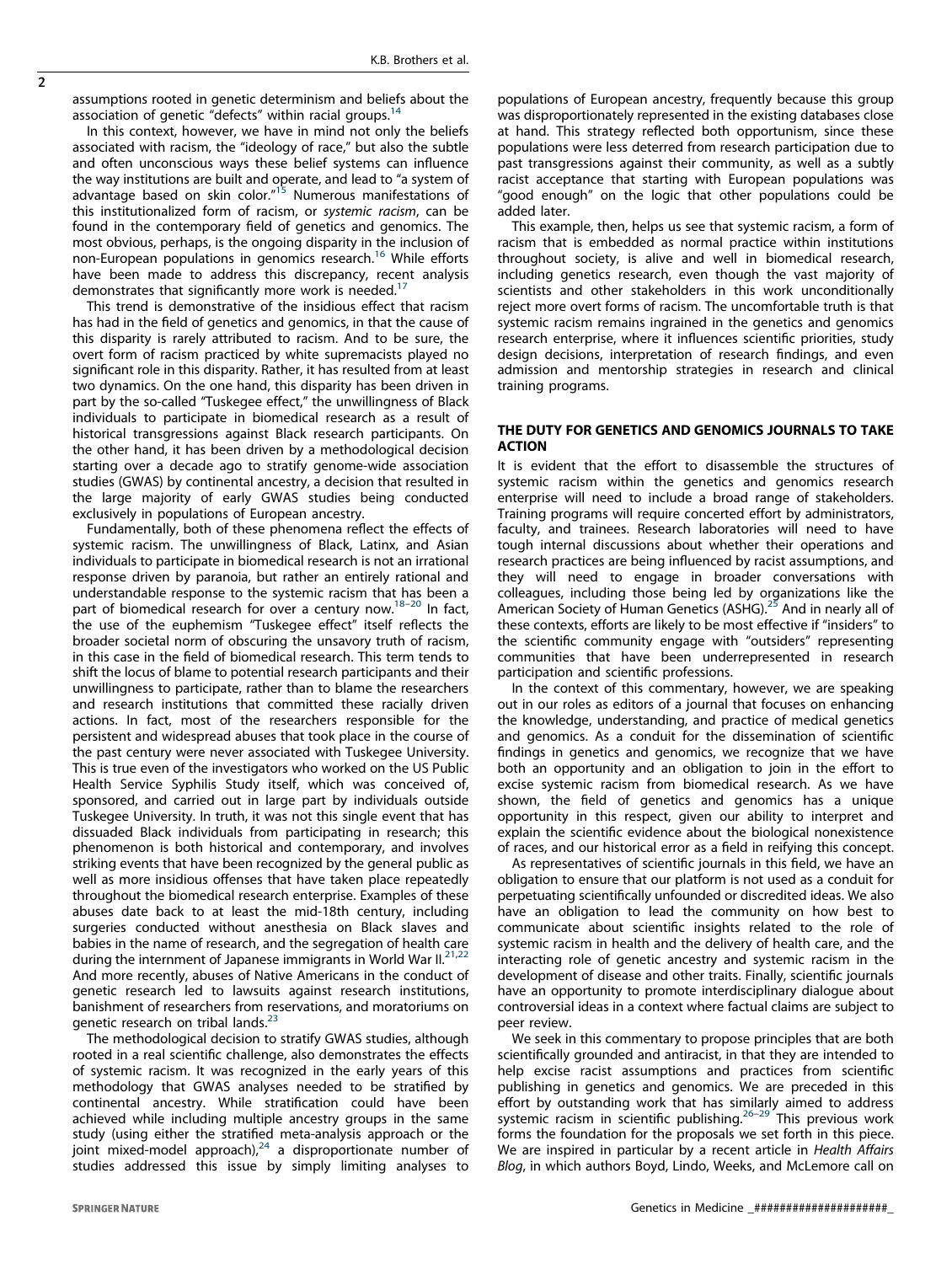journals in the domain of health to adopt an antiracist posture by denouncing biological race and unmasking the role of racism in health and health care, an effect that is often obscured by euphemism and victim blame.<sup>[30](#page-3-0)</sup>

Our goal in this article is to build on this previous work by "drilling down" on the issues raised most acutely by contemporary genetics and genomics research, especially work focused on the role of genetics and genomics in medical care, public health efforts, and human health and wellness. We call on the community of journal editors and publishers working in this domain to develop policies and standards implementing the principles we advance here, and for editors and peer reviewers evaluating the scientific impact and rigor of scientific work to consider these principles in their decision-making:

Principle 1: Race should be used in research studies involving health-care delivery, etiologies of medical conditions, and health outcomes, but only as a sociopolitical category. The inclusion of race variables is especially important in contexts where health disparities are observed. While biological race is scientifically unfounded, race as a socially constructed category plays a major role in health-care delivery and health-care outcomes. $31$  This effect is especially apparent in the domain of health disparities, which are largely driven by factors like inequalities in the distribution and delivery of healthcare services, residential segregation, poverty, and social injustice, all of which are driven by systemic racism. Failure to include race as a sociocultural variable in scientific studies risks obscuring these effects on health, even for studies focused primarily on genetics and genomics. Utilizing race without a scientific justification, however, risks perpetuating racial essentialism. It is therefore important that when race is used as a sociopolitical category, authors explain the reasons for its inclusion. $32-34$  $32-34$  $32-34$ 

Principle 2: Genetic ancestry should not be used as a surrogate for sociopolitical race. Sociopolitical race should not be used as a surrogate for genetic ancestry. Data reflecting genetic ancestry is most often used as a surrogate for sociopolitical race in studies involving the secondary use of clinical data collected in contexts where race variables are not documented using rigorous methods. Data reflecting sociopolitical race, on the other hand, is often used as a surrogate for genetic ancestry because it is easier to ascertain than genetic ancestry, such as when a study does not involve genome-wide data. The use of these measures as surrogates for one another is problematic both because it lacks rigor, and because it reifies the mistaken tendency to equate these concepts.

Principle 3: Authors should avoid the use of terms that obscure the distinction between sociopolitical race and genetic ancestry, as well as terms that evoke historical **conceptions of racial superiority.**<sup>[32,33](#page-3-0)</sup> For example, the terms "Black" and "White" for racial groups in the American context are preferable in genetics and genomics research, since alternative terms like "European American" and "African American" could mistakenly be understood to reference continental genetic ancestry. The term "Caucasian" is particularly problematic; it not only implies genetic ancestry, but also is linked with historical conceptions of White superiority and the "ideology of race."<sup>[34](#page-3-0)</sup> Terms like "Asian" that combine numerous self-identified groups under a single umbrella risk not only conflating sociopolitical race and genetic ancestry, but also obscuring disparities in specific subgroups.<sup>[35](#page-3-0)</sup> Disaggregating such categories by self-identified ethnicity or national origin can help address this challenge. The use of more granular terms when discussing genetic ancestry can similarly help prevent continental ancestry (e.g., "Asian ancestry") from becoming a proxy for social categories of race (e.g., "Asian-American race<sup>"</sup>).<sup>[36](#page-3-0),[37](#page-3-0)</sup> Publishers and journal editors can support these goals by incorporating guidance on these issues into a manual of style and by providing authors, editors, and reviewers with clear rubrics.<sup>[32,33](#page-3-0)</sup>

Principle 4: Variables related to race as a sociopolitical category, as with all scientific variables, should be ascertained and described in a rigorous manner. Whenever possible, selfreported race and ethnicity should be used. Perceived race is still frequently used in health-care settings. However, this is not a scientifically rigorous method, especially given its dependence on the preconceptions of health-care providers and other staff.

Principle 5: Authors should explicitly name racism when it is an underlying factor leading to health disparities, and should further describe this racism in terms of its form, mechanisms, etc.<sup>[30](#page-3-0)</sup> Too often, the sociopolitical factors leading to disparities in health outcomes are described in oblique terms intended to obscure uncomfortable truths, much in the way the term "Tuskegee effect" is used to conceal the history of racial transgressions in biomedical research. This often takes the form of a focus on mechanisms alone—discrepancies in access to care, environmental exposures, educational inequalities, etc.—rather than the underlying systemic racism that causes and perpetuates these mechanisms. Disparities are also sometimes described in ways that frame the disparity as a characteristic of the group, rather than highlighting the failures of the health-care system or other institutions in serving these groups.<sup>[38](#page-3-0)</sup>

Principle 6: Authors examining the genetic contribution to health disparities should avoid framing health disparities in reductive terms. It is to be expected that research in genetics and genomics will include a focus on elucidating the genetic contributions to health disparities, such as differential drug response between genetic ancestry groups. However, emphasizing genetic factors risks de-emphasizing the role of social determinants of health, including those driven by systemic racism. Even when scientific work is designed to examine possible genetic underpinnings of health disparities, authors should contextualize those genetic factors within the broader set of factors that contribute to health disparities. For example, the discussion or limitations sections of journal articles focused on the role of genetic factors in health disparities should include a discussion of the social determinants of health, environmental exposures, and other factors that also influence the observed disparities. Even better, genetics and genomics researchers should engage in interdisciplinary work designed to characterize both the genetic and social determinants of health disparities.

Principle 7: Given the underrepresentation of Black, Latinx, Asian, and other non-White populations in genetics and genomics research, editors and reviewers should prioritize manuscripts with strong representation of these groups, even when findings replicate earlier findings in White populations. The "input–output problem" highlights that when research is conducted with a single ancestry group, other ancestry groups will tend not to experience the same level of benefit from that research.<sup>[39](#page-3-0)</sup> This is especially the case for precision medicine applications, where treatments may be based on genetic variants that occur with different frequencies in different ancestry groups. It is thus important for biorepositories and research cohorts to actively work to increase representation of non-European ancestry groups, and for authors to discuss limitations that may arise in their work as a result of underrepresentation.

Principle 8: Authors should carefully avoid structuring data tables and other representations of data in such a way as to treat White populations or European ancestry groups as the "normal" in group comparisons. For example, tables reporting odds ratios should typically not utilize White populations as the reference category.

## CALL TO ACTION

These principles are designed to address systemic racism in scientific publishing in the field of genetics and genomics. Without action by authors, reviewers, editors, and publishers, however,